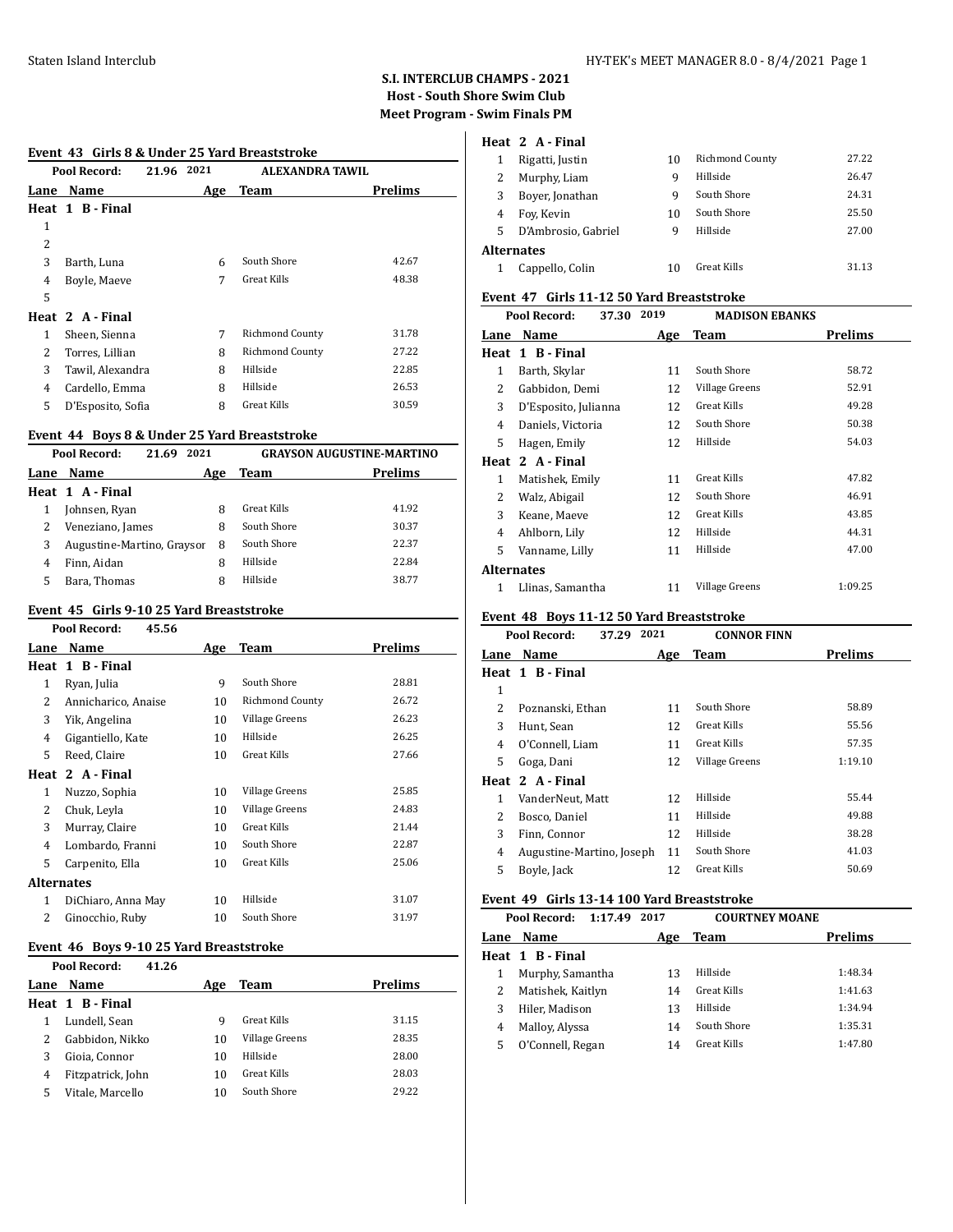### **S.I. INTERCLUB CHAMPS - 2021 Host - South Shore Swim Club Meet Program - Swim Finals PM**

#### **Heat 2 A - Final (#49 Girls 13-14 100 Yard Breaststroke)**

|   | Moore, Jordan     | 13 | <b>Richmond County</b> | 1:30.37 |
|---|-------------------|----|------------------------|---------|
| 2 | Chuk, Megan       | 14 | Village Greens         | 1:26.87 |
| 3 | Ebanks, Madison   | 14 | Village Greens         | 1:23.00 |
| 4 | Abbas, Menna      | 14 | Village Greens         | 1:26.86 |
| 5 | Lopez, Kayla      | 13 | Hillside               | 1:29.43 |
|   | <b>Alternates</b> |    |                        |         |
|   | Fitzpatrick, Emma | 13 | Great Kills            | 1:48.84 |
| 2 | Mandara, Isabella | 14 | South Shore            | 2:08.02 |
|   |                   |    |                        |         |

#### **Event 50 Boys 13-14 100 Yard Breaststroke**

| Pool Record:       |                                           | <b>ANTHONY ATTENBOROUGH</b> |         |
|--------------------|-------------------------------------------|-----------------------------|---------|
| Name               | Age                                       | Team                        | Prelims |
| 1 B - Final        |                                           |                             |         |
| Basso, Richard     | 11                                        | <b>Great Kills</b>          | 2:09.50 |
| Hidric, Aiden      | 13                                        | Village Greens              | 2:04.87 |
| Vann, Christian    | 13                                        | Richmond County             | 1:52.13 |
| Randazzo, Nicholas | 13                                        | Village Greens              | 1:57.13 |
| Madigan, Quinn     | 13                                        | Hillside                    | 2:08.40 |
| 2 A - Final        |                                           |                             |         |
| D'Ambrosio, Paul   | 14                                        | Hillside                    | 1:39.84 |
| Barbaro, Christian | 13                                        | South Shore                 | 1:24.40 |
| Rinaldi, Jack      | 14                                        | Hillside                    | 1:20.25 |
| Singer, Dillon     | 14                                        | South Shore                 | 1:20.81 |
| Reichart, Richard  | 13                                        | South Shore                 | 1:38.28 |
|                    |                                           |                             |         |
| Rieb, Robert       | 13                                        | Great Kills                 | 2:10.87 |
| Karov, Eli         | 13                                        | Village Greens              | 2:30.50 |
|                    | Lane<br>Heat<br>Heat<br><b>Alternates</b> | 1:09.51 2018                |         |

### **Event 51 Girls 15-18 100 Yard Breaststroke**

| 1:13.44 2019<br>Pool Record: |                      | <b>COURTNEY MOANE</b> |                    |                |
|------------------------------|----------------------|-----------------------|--------------------|----------------|
| Lane                         | Name                 | Age                   | Team               | <b>Prelims</b> |
| Heat                         | 1 B - Final          |                       |                    |                |
| 1                            | Keating, Colleen     | 15                    | Great Kills        | 1:46.02        |
| 2                            | Barrett, Meghan      | 18                    | Hillside           | 1:38.31        |
| 3                            | Curlin, Charlotte    | 15                    | Richmond County    | 1:35.18        |
| 4                            | Romano, Maria        | 16                    | <b>Great Kills</b> | 1:35.76        |
| 5                            | Venticinque, Savanna | 15                    | Village Greens     | 1:42.50        |
|                              | Heat 2 A-Final       |                       |                    |                |
| 1                            | Caruvana, Lauren     | 16                    | Village Greens     | 1:34.59        |
| 2                            | Gigliotti, Kate      | 16                    | South Shore        | 1:30.87        |
| 3                            | Anticev, Katherine   | 16                    | Hillside           | 1:25.78        |
| 4                            | Jospey, Emilee       | 16                    | Village Greens     | 1:28.88        |
| 5                            | Kaht, Meghan         | 18                    | Hillside           | 1:30.84        |
| Alternates                   |                      |                       |                    |                |
| 1                            | Doyle, Olivia        | 16                    | <b>Great Kills</b> | 1:48.84        |
| $\overline{\mathcal{L}}$     | Mandara, Julia       | 17                    | South Shore        | 1:50.44        |

# **Event 52 Boys 15-18 100 Yard Breaststroke**

| Pool Record:<br>1:08.12 |                    | 2019 | <b>ANTHONY ATTENBOROUGH</b> |                |
|-------------------------|--------------------|------|-----------------------------|----------------|
| Lane                    | <b>Name</b>        | Age  | Team                        | <b>Prelims</b> |
|                         | Heat 1 B-Final     |      |                             |                |
| 1                       |                    |      |                             |                |
| 2                       | DiStefano, Paul    | 16   | Village Greens              | 1:43.66        |
| 3                       | Barbaro, Nicholas  | 16   | South Shore                 | 1:23.56        |
| 4                       | Castronovo, Steven | 18   | Hillside                    | 1:24.10        |
| 5                       |                    |      |                             |                |
|                         | Heat 2 A-Final     |      |                             |                |
| 1                       | Moane, Thomas      | 16   | South Shore                 | 1:21.96        |
| 2                       | Hyacinthe, Justin  | 16   | Village Greens              | 1:17.66        |
| 3                       | Singer, Connor     | 17   | South Shore                 | 1:08.66        |
| 4                       | Konviser, Eric     | 17   | Hillside                    | 1:15.12        |
| 5                       | Finn, Liam         | 16   | Hillside                    | 1:18.00        |

# **Event 53 Girls 8 & Under 25 Yard Backstroke**

|            | Pool Record:<br>21.60 | 2019 | <b>ABIGAIL ROBISKY</b> |         |
|------------|-----------------------|------|------------------------|---------|
| Lane       | <b>Name</b>           | Age  | Team                   | Prelims |
|            | Heat 1 B-Final        |      |                        |         |
| 1          | Saccenti, Charlotte   | 7    | South Shore            | 35.74   |
| 2          | Markovics, Julia      | 7    | South Shore            | 32.45   |
| 3          | Personette, Olivia    | 8    | Great Kills            | 30.88   |
| 4          | Grewer, Alexia        | 7    | Hillside               | 31.93   |
| 5          | Tejani, Claire        | 7    | <b>Richmond County</b> | 32.48   |
| Heat       | 2 A - Final           |      |                        |         |
| 1          | Borgognone, Stella    | 7    | Richmond County        | 28.54   |
| 2          | Thompson, Charley     | 8    | Village Greens         | 26.90   |
| 3          | Kelly, Addison        | 8    | Hillside               | 24.06   |
| 4          | Iovino, Lilly         | 8    | Hillside               | 26.09   |
| 5          | Torres, Lillian       | 8    | Richmond County        | 28.04   |
| Alternates |                       |      |                        |         |
| 1          | Boyle, Maeve          | 7    | Great Kills            | 37.28   |
| 2          | Daniels, Elizabeth    | 6    | South Shore            | 38.03   |
|            |                       |      |                        |         |

#### **Event 54 Boys 8 & Under 25 Yard Backstroke**

|              | Pool Record:<br>23.25  | 2016 | <b>JOSEPH MCGRATH</b>  |                |
|--------------|------------------------|------|------------------------|----------------|
| Lane         | <b>Name</b>            | Age  | Team                   | <b>Prelims</b> |
|              | Heat 1 B-Final         |      |                        |                |
| 1            | Schaming, Colin        | 8    | Hillside               | 39.69          |
| 2            | Barth, Mason           | 6    | South Shore            | 34.09          |
| 3            | Gangal, Damian         | 8    | Village Greens         | 32.16          |
| 4            | Colasuonno, Ryan       | 7    | Hillside               | 33.47          |
| 5            | Garritano, Jarod       | 7    | <b>Great Kills</b>     | 38.78          |
|              | Heat 2 A-Final         |      |                        |                |
| $\mathbf{1}$ | Reed, Shane            | 8    | Great Kills            | 30.21          |
| 2            | Sligh, Logan           | 7    | South Shore            | 27.03          |
| 3            | Sheen, Robert          | 8    | <b>Richmond County</b> | 23.72          |
| 4            | Washington, Aaron      | 8    | Hillside               | 24.72          |
| 5            | Abbatantuono, Giovanni | 8    | South Shore            | 28.66          |
| Alternates   |                        |      |                        |                |
| 1            | Giuliano, Paul         | 6    | Village Greens         | 39.97          |
| 2            | Sierp, Axel            | 7    | <b>Great Kills</b>     | 43.59          |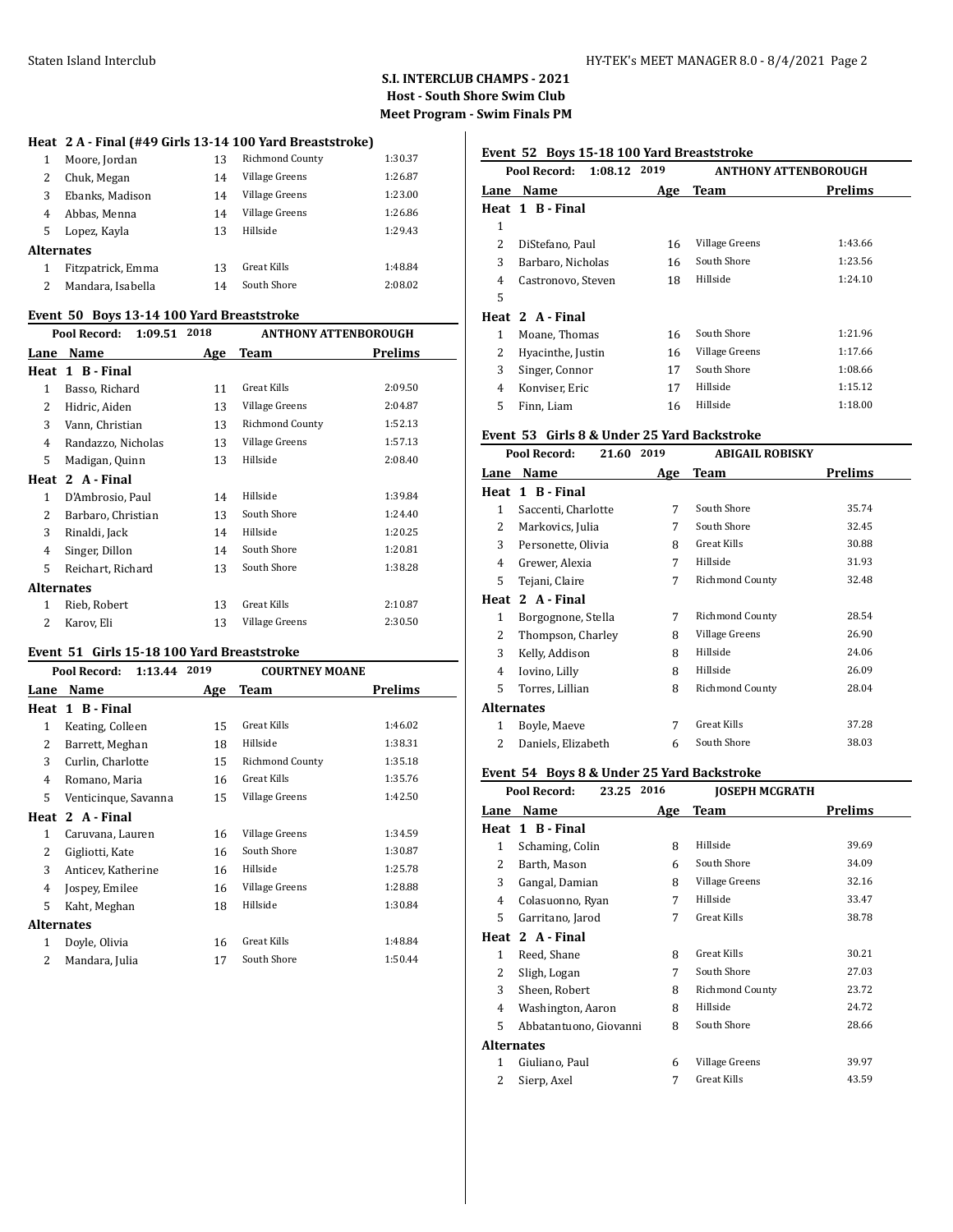### **S.I. INTERCLUB CHAMPS - 2021 Host - South Shore Swim Club Meet Program - Swim Finals PM**

# **Event 55 Girls 9-10 25 Yard Backstroke**

| Pool Record:<br>42.67 |                     |     |                |         |
|-----------------------|---------------------|-----|----------------|---------|
| Lane                  | Name                | Age | Team           | Prelims |
|                       | Heat 1 B-Final      |     |                |         |
| 1                     | Giuliano, Maryann   | 9   | Village Greens | 36.22   |
| 2                     | Hachemister, Lauren | 9   | Hillside       | 28.12   |
| 3                     | Avitto, Gabriella   | 9   | Hillside       | 26.31   |
| 4                     | Iorio, Angelina     | 10  | South Shore    | 27.00   |
| 5                     | Daniels, Sofia      | 9   | South Shore    | 28.87   |
|                       | Heat 2 A - Final    |     |                |         |
| 1                     | Souleidis, Kayla    | 10  | Hillside       | 25.88   |
| 2                     | Ferlisi, Alexis     | 10  | Village Greens | 23.10   |
| 3                     | DiMassa, Gabriella  | 10  | Great Kills    | 19.53   |
| 4                     | Brower, Riley       | 9   | Great Kills    | 20.78   |
| 5                     | Valenti, Charlotte  | 10  | Great Kills    | 23.91   |
| <b>Alternates</b>     |                     |     |                |         |
| 1                     | Lupo, Isabella      | 10  | Village Greens | 39.25   |

### **Event 56 Boys 9-10 25 Yard Backstroke**

|                   | Pool Record:<br>40.53 |     |                        |                |
|-------------------|-----------------------|-----|------------------------|----------------|
| Lane              | Name                  | Age | <b>Team</b>            | <b>Prelims</b> |
|                   | Heat 1 B-Final        |     |                        |                |
| 1                 | Boyer, Jonathan       | 9   | South Shore            | 28.34          |
| 2                 | Tripani, PJ           | 10  | <b>Richmond County</b> | 25.42          |
| 3                 | Gabbidon, Nikko       | 10  | Village Greens         | 24.56          |
| 4                 | Steros, Andrew        | 9   | Great Kills            | 25.27          |
| 5.                | Rikic, Timmy          | 9   | Hillside               | 27.06          |
|                   | Heat 2 A-Final        |     |                        |                |
| 1                 | Cardello, Jack        | 10  | Hillside               | 24.56          |
| 2                 | Souleidis, Lucas      | 10  | Hillside               | 23.87          |
| 3                 | Scollo, Alec          | 10  | South Shore            | 23.54          |
| 4                 | Saccenti, John        | 10  | South Shore            | 23.85          |
| 5                 | Cappello, Colin       | 10  | Great Kills            | 24.00          |
| <b>Alternates</b> |                       |     |                        |                |
| 1                 | Caputo, Patrick       | 9   | Great Kills            | 31.45          |

#### **Event 57 Girls 11-12 50 Yard Backstroke**

|            | Pool Record:<br>34.10 | 2017 | <b>CAITLYN THOMPSON</b> |         |
|------------|-----------------------|------|-------------------------|---------|
| Lane       | Name                  | Age  | Team                    | Prelims |
|            | Heat 1 B-Final        |      |                         |         |
| 1          | Daniels, Victoria     | 12   | South Shore             | 54.43   |
| 2          | Lubak, Kassidy        | 11   | South Shore             | 50.25   |
| 3          | Gigantello, Emma      | 12   | Hillside                | 49.46   |
| 4          | Schaming, Mackenzie   | 12   | Hillside                | 49.62   |
| 5          | Reed, Claire          | 10   | <b>Great Kills</b>      | 51.39   |
|            | Heat 2 A-Final        |      |                         |         |
| 1          | Bobish, Claire        | 11   | Great Kills             | 48.39   |
| 2          | MacArthur, Mia        | 12   | Great Kills             | 44.75   |
| 3          | Tawil, Ella           | 11   | Hillside                | 39.85   |
| 4          | Kedzior, Natalie      | 12   | Village Greens          | 42.41   |
| 5          | Trapani, Sofia        | 12   | Richmond County         | 47.06   |
| Alternates |                       |      |                         |         |
| 1          | Lopez, Isabella       | 12   | Village Greens          | 58.93   |
| 2          | Nuzzo, Giovanna       | 11   | Village Greens          | 1:02.84 |
|            |                       |      |                         |         |

# **Event 58 Boys 11-12 50 Yard Backstroke**

|      | Pool Record:<br>35.88 | 2016 | AIDAN RIKIC            |                |
|------|-----------------------|------|------------------------|----------------|
| Lane | <b>Name</b>           | Age  | <b>Team</b>            | <b>Prelims</b> |
|      | Heat 1 B-Final        |      |                        |                |
| 1    | Ayad, Youssef         | 12   | <b>Village Greens</b>  | 1:11.66        |
| 2    | VanderNeut, Matt      | 12   | Hillside               | 51.34          |
| 3    | DiMassa, Stephen      | 12   | Great Kills            | 43.87          |
| 4    | Tully, Ryan           | 11   | South Shore            | 46.13          |
| 5    | Poznanski, Ethan      | 11   | South Shore            | 1:01.22        |
|      | Heat 2 A - Final      |      |                        |                |
| 1    | Valenti, Colin        | 12   | Great Kills            | 40.60          |
| 2    | Anzurez, Leo          | 11   | <b>Richmond County</b> | 39.40          |
| 3    | Kelly, Patrick        | 12   | Hillside               | 38.71          |
| 4    | Hunt, Quinn           | 12   | Great Kills            | 39.34          |
| 5    | Poggioli, Peter       | 11   | Hillside               | 39.72          |

# **Event 59 Girls 13-14 100 Yard Backstroke**

|   | 1:08.53 2016<br>Pool Record: |     | <b>KRISTEN GULLICKSON</b> |                |
|---|------------------------------|-----|---------------------------|----------------|
|   | Lane Name                    | Age | Team                      | <b>Prelims</b> |
|   | Heat 1 B-Final               |     |                           |                |
| 1 | Williams, Giselle            | 11  | Village Greens            | 2:14.31        |
| 2 | Caputo, Fiona                | 14  | Great Kills               | 1:37.68        |
| 3 | Valenti, Emma                | 13  | Great Kills               | 1:32.37        |
| 4 | Ellefsen, Ryann              | 14  | Hillside                  | 1:35.47        |
| 5 | Ebrahim, Elizabeth           | 13  | Great Kills               | 1:44.50        |
|   | Heat 2 A - Final             |     |                           |                |
| 1 | Belkin, Ali                  | 13  | Hillside                  | 1:29.74        |
| 2 | Batiz, Emma                  | 13  | <b>Richmond County</b>    | 1:28.84        |
| 3 | Washington, Amira            | 13  | Hillside                  | 1:15.31        |
| 4 | Conroy, Nicole               | 14  | South Shore               | 1:21.15        |
| 5 | Virella, Christina           | 13  | Village Greens            | 1:29.25        |

# **Event 60 Boys 13-14 100 Yard Backstroke**

|                   | Pool Record:<br>1:06.43 2016 |     | <b>MAXIM KLEYER</b> |         |
|-------------------|------------------------------|-----|---------------------|---------|
| Lane              | Name                         | Age | Team                | Prelims |
|                   | Heat 1 B-Final               |     |                     |         |
| $\mathbf{1}$      | Vann, Christian              | 13  | Richmond County     | 1:49.82 |
| 2                 | Hunt, Liam                   | 14  | <b>Great Kills</b>  | 1:34.25 |
| 3                 | Avitto, Freddie              | 13  | Hillside            | 1:30.85 |
| 4                 | Cappello, Aidan              | 14  | <b>Great Kills</b>  | 1:32.80 |
| 5                 | Conti, Paul                  | 14  | Hillside            | 1:49.09 |
| Heat              | 2 A Final                    |     |                     |         |
| $\mathbf{1}$      | Leonard, Ryan                | 14  | Hillside            | 1:26.94 |
| 2                 | McGrath, Joseph              | 13  | South Shore         | 1:17.06 |
| 3                 | Krivenko, Andrew             | 14  | Village Greens      | 1:08.03 |
| 4                 | Singer, Dillon               | 14  | South Shore         | 1:15.35 |
| 5                 | Calvanico, Anthony           | 14  | Village Greens      | 1:23.68 |
| <b>Alternates</b> |                              |     |                     |         |
| 1                 | Rieb, Robert                 | 13  | <b>Great Kills</b>  | 2:01.25 |